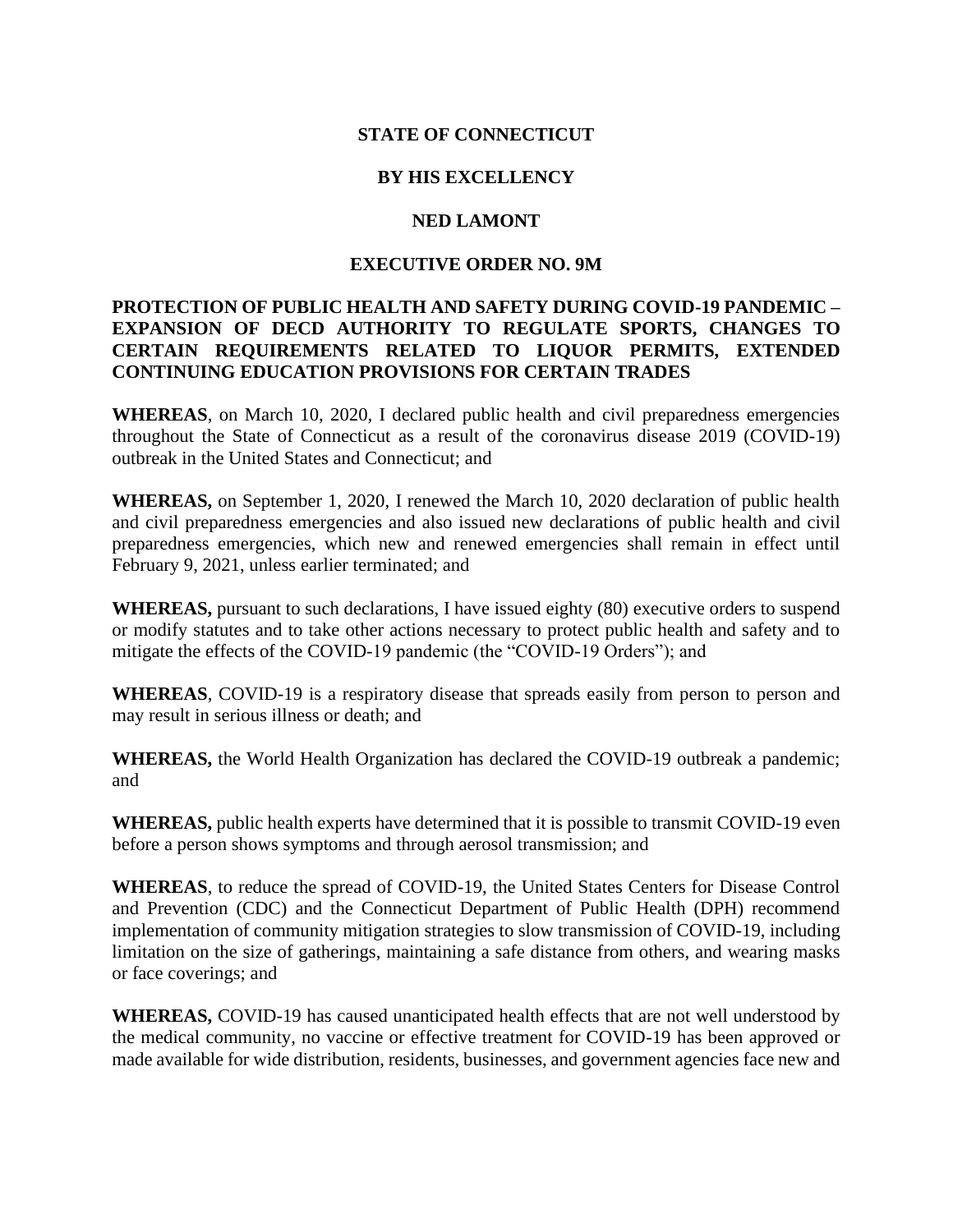unanticipated economic, fiscal, and operational challenges as a result of the COVID-19 pandemic; and

**WHEREAS,** in recent weeks, COVID-19 infection, hospitalization, and death rates have increased in Connecticut, surrounding states, and throughout the country, reinforcing the need for continued protective measures to limit transmission of the coronavirus as well as measures to mitigate the operational and economic effects of the pandemic and the response to it; and

**WHEREAS,** to reduce the risk of transmission of COVID-19, Executive Order No. 9K , Section 4, issued on November 5, 2020, authorized the commissioner of Economic and Community Development to establish Sector Rules for the safe conduct of youth sports; and

**WHEREAS,** the Department of Public Health has reported increases in COVID-19 transmission among both children and adults from sports activities, including but not limited to, team sports and club sports; and

**WHEREAS,** certain sports are by their very nature likely to increase exposure to and spread of the virus that causes COVID-19 and the Department of Public Health has issued guidance recommending restrictions on sports and related activities; and

**WHEREAS,** because of the likelihood of patrons gathering in close proximity, service of alcohol without food or table service remains a high-risk activity that presently poses too great a risk of leading to increased transmission of COVID-19, my Executive Order No. 9D, dated September 25, 2020, therefore extended the prohibition on the sale of alcohol by certain liquor permittees without the sale of food, thereby preventing some on-premise liquor permittees from enjoying the full benefit of their liquor permit; and

**WHEREAS,** because of significant challenges for businesses posed by such prohibitions, modifying the effective date of certain changes in permitting fee structures enacted through Public Act 19-24, which took effect on July 1, 2020, during the COVID-19 pandemic, can serve to promote compliance with the prohibition on service of alcohol without the sale of food; and

**WHEREAS,** as a result of distancing and other protection measures enacted to limit the transmission of COVID-19, if Executive Order No. 7EEE is not extended, electricians and plumbers may be unable to safely satisfy their continuing education requirements if their only option is to attend an in-person class as would be required under Section 20-334d-1(c)(2) of the Regulations of Connecticut State Agencies; and

**WHEREAS,** as a result of the limited availability of in-person and online classes, electricians and plumbers may be unable to satisfy continuing education requirements prior to the end of the calendar year, as required by Executive Order No. 7GGG;

**NOW, THEREFORE, I, NED LAMONT,** Governor of the State of Connecticut, by virtue of the authority vested in me by the Constitution and the laws of the State of Connecticut, and pursuant to the public health and civil preparedness emergencies declared on March 10, 2020 and renewed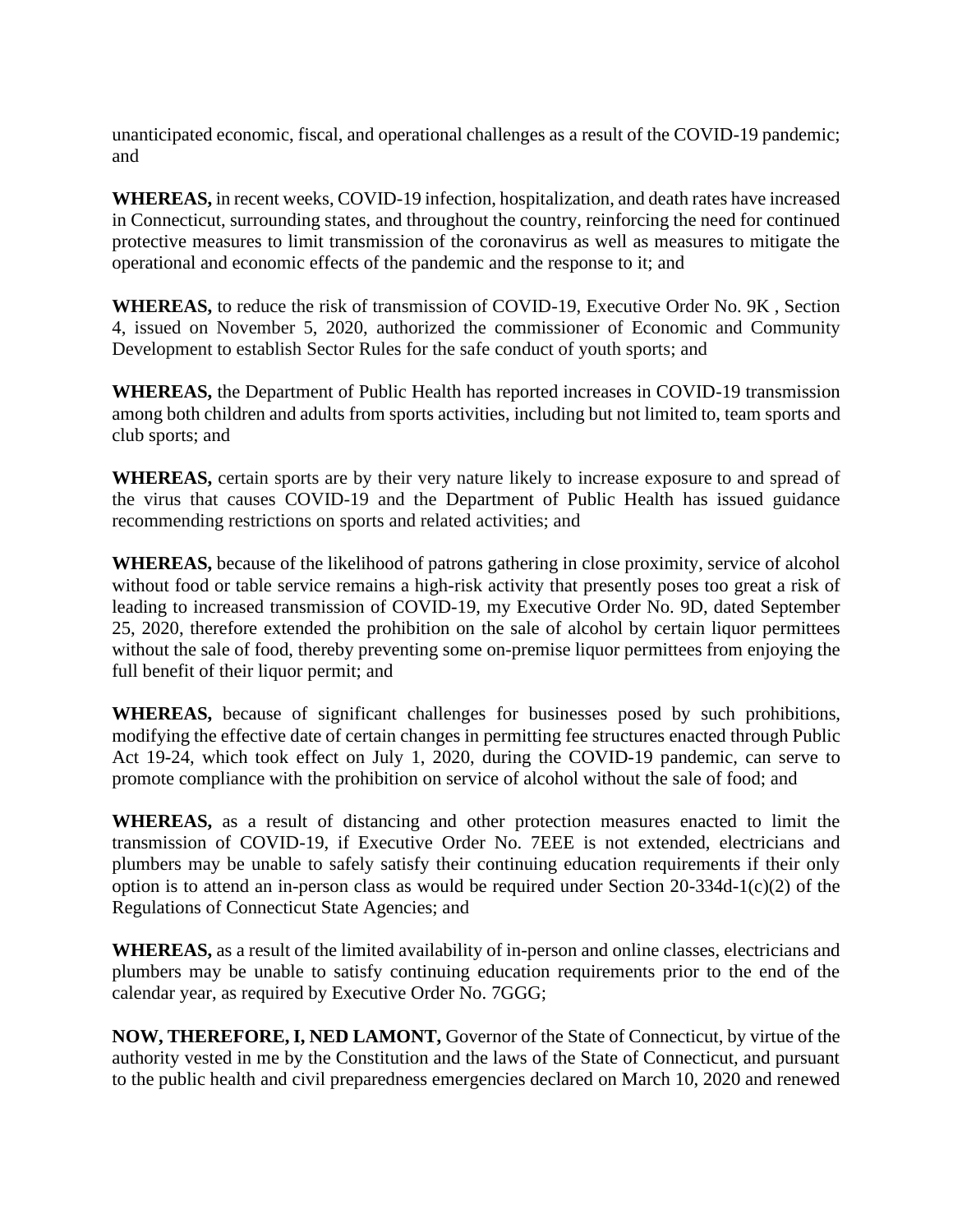on September 1, 2020 and the new public health and civil preparedness emergencies declared on September 1, 2020, do hereby **ORDER AND DIRECT:**

1. **DECD Authority to Enact Rules for All Sports Activities.** Executive Order No. 9K, Section 4 is repealed and superseded in its entirety as follows:

The Commissioner of Economic and Community Development is hereby authorized to establish, in Sector Rules or other rules issued by him, mandatory rules for the safe conduct of sports. In establishing such rules, the Commissioner shall consult with the Commissioner of Public Health.

- 2. **Renewals of Certain Permits Extended.** The Department of Consumer Protection shall extend all café liquor permits due to expire on or before February 8, 2021, that were airport airline club liquor, airport bar liquor, airport restaurant liquor, boat liquor, bowling establishment beer and wine, bowling establishment liquor, racquetball facility liquor, railroad liquor, special outing facility beer, special outing facility liquor, special sporting facility bar liquor, special sporting facility concession liquor, special sporting facility guest liquor, special sporting facility restaurant liquor, tavern liquor, university beer only, university beer and wine, or university liquor permits prior to the enactment of Public Act 19-24, such that they shall now expire on February 9, 2021.
	- a. **Refund of Certain Renewal Fees.** The Department of Consumer Protection shall refund any permit renewal fee paid for a renewal effective between July 1, 2020 and February 8, 2021 by any café liquor permittee that was an airport airline club liquor, airport bar liquor, airport restaurant liquor, boat liquor, bowling establishment beer and wine, bowling establishment liquor, racquetball facility liquor, railroad liquor, special outing facility beer, special outing facility liquor, special sporting facility bar liquor, special sporting facility concession liquor, special sporting facility guest liquor, special sporting facility restaurant liquor, tavern liquor, university beer only, university beer and wine, or university liquor permittee, prior to the July 1, 2020 effective date of Public Act 19-24.
- 3. **Extending Authorization for Online Continuing Education for Plumbers and Electricians**. Executive Order No. 7EEE, Section 2 is amended to authorize the Commissioner of Consumer Protection to further extend to February 9, 2021, the time during which plumbers and electricians may satisfy continuing education requirements through online learning, according to such rules or implementing orders as the Commissioner may issue.
- 4. **Extended Deadlines for Continuing Education for Plumbers and Electricians.** Executive Order No. 7GGG, Section 3 is amended to extend to February 9, 2021, the deadline for electricians and plumbers to complete their continuing education requirements through any authorized means and the time period during which they may